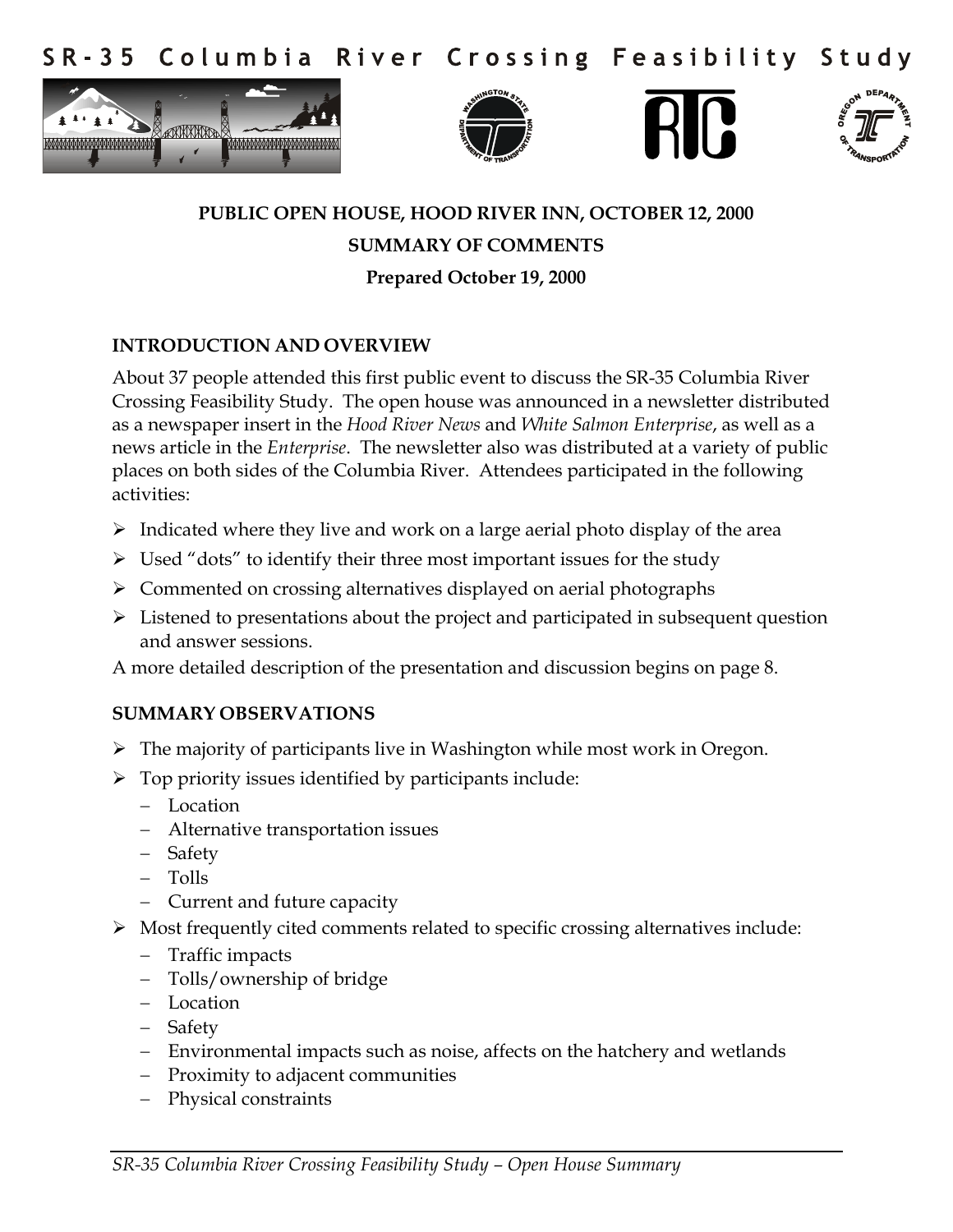## **OPEN HOUSE RESULTS**

A summary of the results of each activity follows.

#### **LIVE/WORK MAP**

Of those who participated in this exercise, three live in Hood River, four in Bingen, eight in White Salmon, two due west of White Salmon, and seven outside of the study area (three in Oregon and four in Washington). Eight people work in Hood River, one in White Salmon, one in Bingen, one about two miles west of White Salmon, and nine outside the study area (four in Washington and five in Oregon).. Results are summarized in the following table.

| Location                        | Live | Work         |
|---------------------------------|------|--------------|
| Bingen                          |      |              |
| <b>Hood River</b>               | З    | 8            |
| <b>White Salmon</b>             | 8    |              |
| West of White Salmon            |      |              |
| Outside study area - Oregon     |      | $\mathbf{b}$ |
| Outside study area - Washington |      |              |

#### **PRIORITIZATION OF ISSUES**

Participants were provided with a list of issues previously identified for consideration in the study. They were asked to place dots next to the three issues they consider most important and to identify additional issues that should be addressed. Results follow. New issues are indicated in *italics*.

| <b>Issue</b>                                                       | <b>Number of Dots</b> |
|--------------------------------------------------------------------|-----------------------|
| Location                                                           | 9                     |
| Alternative transportation opportunities (walking or<br>bicycling) | 8                     |
| Safety                                                             | 8                     |
| Tolls                                                              | 7                     |
| Capacity – present and future                                      | 7                     |
| Commercial needs - trucks                                          | 5                     |
| Visual impacts/aesthetics                                          | 5                     |
| Cost and financing                                                 | 5                     |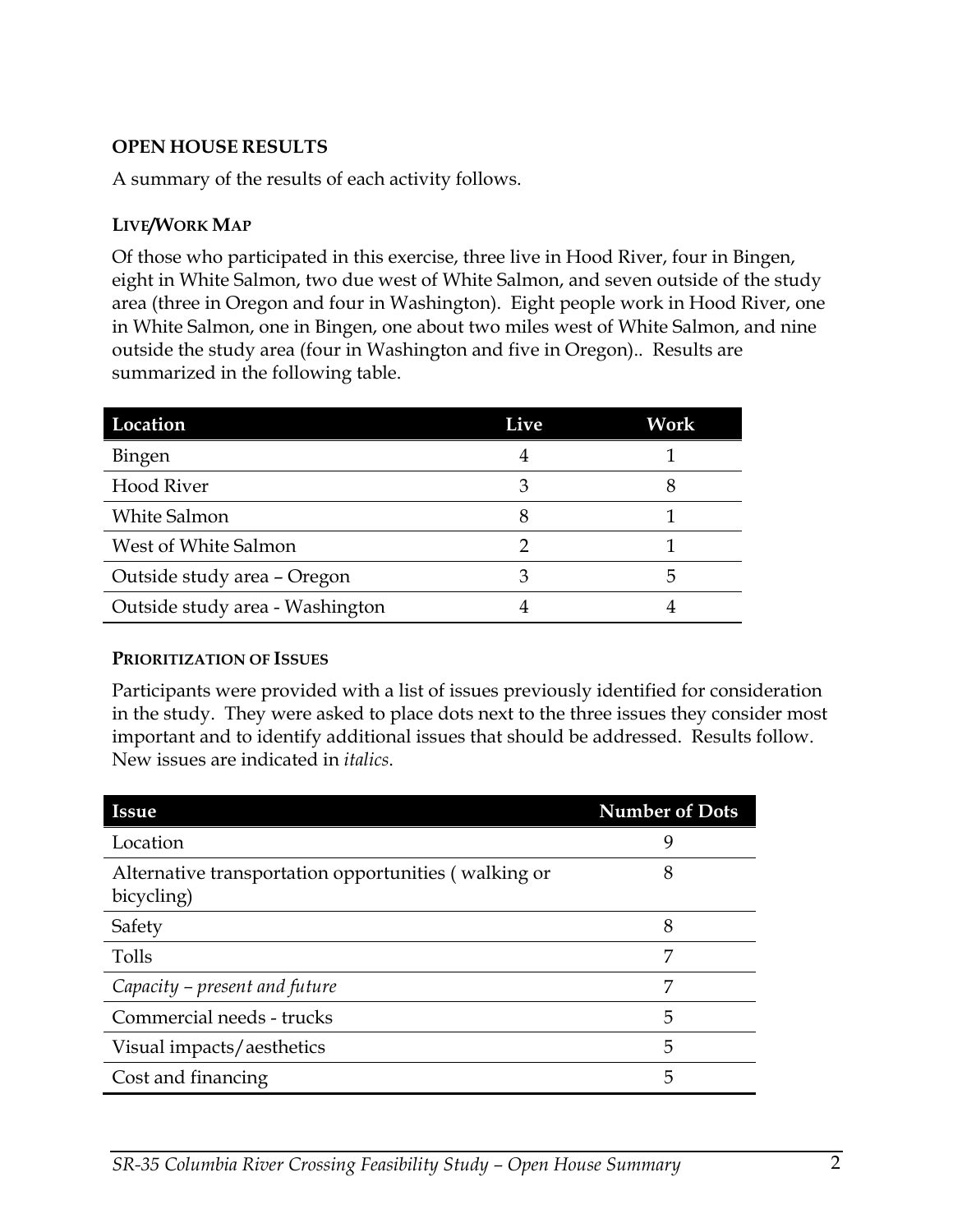| <b>Issue</b>                                      | <b>Number of Dots</b> |
|---------------------------------------------------|-----------------------|
| Connections to adjacent highways (I-84 and SR-14) |                       |
| Commercial needs - business access                | 3                     |
| Environmental impacts                             | 3                     |
| Bridge noise                                      | 3                     |
| River traffic/navigation                          |                       |
| Operation and maintenance                         |                       |
| Life expectancy of current bridge                 |                       |
| Economic impacts                                  |                       |

## **CROSSING ALTERNATIVES**

Participants reviewed aerial photographs of each crossing alternative currently under study, including an existing conditions/no action option. They placed stickee notes with their comments on each photograph. In some cases, comments are related to specific locations; in others, they are more general in nature.

## **Existing Conditions/No Action Alternative**

Most comments are related to three main issues – safety, traffic and tolls. Other issues include the general need for improvement, alternative transportation modes, noise, growth limitations, aesthetics and railroad connections. Remarks follow:

#### *Safety*

- When will safety issues of I-84 exchange be addressed?
- $\triangleright$  Safety conditions on the I-84 intersection side of the bridge currently are unacceptable. Continued growth will only make things worse. We have been lucky no one has been killed at the on/off ramp that often is backed up onto the interstate.
- $\triangleright$  It is a terrifying experience crossing the bridge. Those guard rails won't hold.
- $\triangleright$  Upgrade safety to fit with current regulations.
- $\triangleright$  Does the bridge meet earthquake standards?

#### *Traffic issues*

- $\triangleright$  North side access if fine or can be; south side interchange and four-way toll booth is a real [expletive].
- $\triangleright$  Both the I-84 ramp and the bridge/SR-14 interchange need better traffic control.
- $\triangleright$  This is way too congested at both ends and is getting worse!
- Is congestion of I-84/highway 35 due to stop sign? Toll booth? Marina access?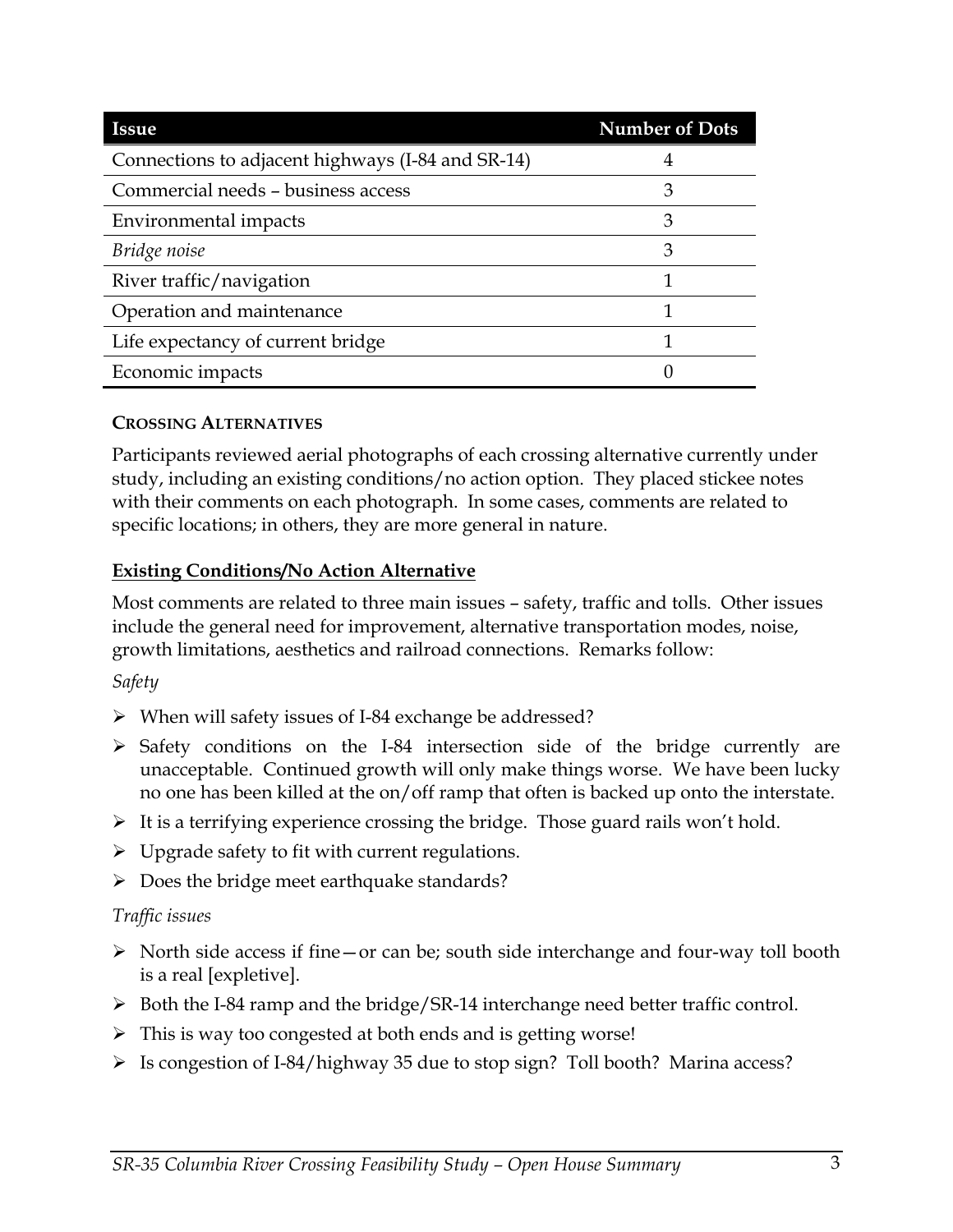## *Tolls*

- $\triangleright$  I am tired, tired of the toll \$500 per year.
- $\triangleright$  I am tired of paying the Port of Hood River for a bridge that was paid for in the 50's.
- $\triangleright$  Paying toll for something I must use but have no input/voice on is not acceptable.

# *Other Comments*

- $\triangleright$  Can the bridge be widened at all with a new surface?
- $\triangleright$  [The bridge] must be replaced. The bridge noise carries up and down the Gorge. It is like living next to a freeway in Seattle day and night. No walking path or bike path is available.
- $\triangleright$  Bike/pedestrian lane.
- $\triangleright$  Current bridge noise is a big problem.
- $\triangleright$  I love this bridge (aesthetics only). It is a national treasure (looking at it) in the rain, at sunset and sunrise.
- How will sites south of BNSF Railroad be accessed? BNSF will not want an at grade crossing.
- $\triangleright$  It feels like the current bridge is limiting development/growth of Klickitat County. Many people look at the bridge (toll, narrow lanes, etc.) and decide not to live in Klickitat County.

# **Current Crossing Location**

Most comments are related to three issues – traffic, access to pedestrians and bicyclists, and ownership. Other issues include noise, aesthetics, safety, tolls and the bluff-to-bluff crossing. Remarks follow:

# *Traffic Issues*

- $\triangleright$  South side congestion is really bad must fix.
- $\triangleright$  A short-term addressing of safety issues along the I-84 off-ramp to the bridge eastbound is much needed; long term use of this corridor must include this issue.
- $\triangleright$  Consider rehabilitation to existing bridge to update width, surface, bike and pedestrian use, and spend the rest of the money working with ODOT to rehabilitate the intersection/interchange on the Oregon side.
- Low crossing can't avoid current congestion; high crossing would route log trucks and all traffic through White Salmon.
- $\triangleright$  Congestion on the south side also is a big problem. (2 comments)

# *Ownership*

 $\triangleright$  Take the bridge out of the hands of the Port of Hood River. They have been unwilling to address safety issues from the I-84 exchange. (2 comments)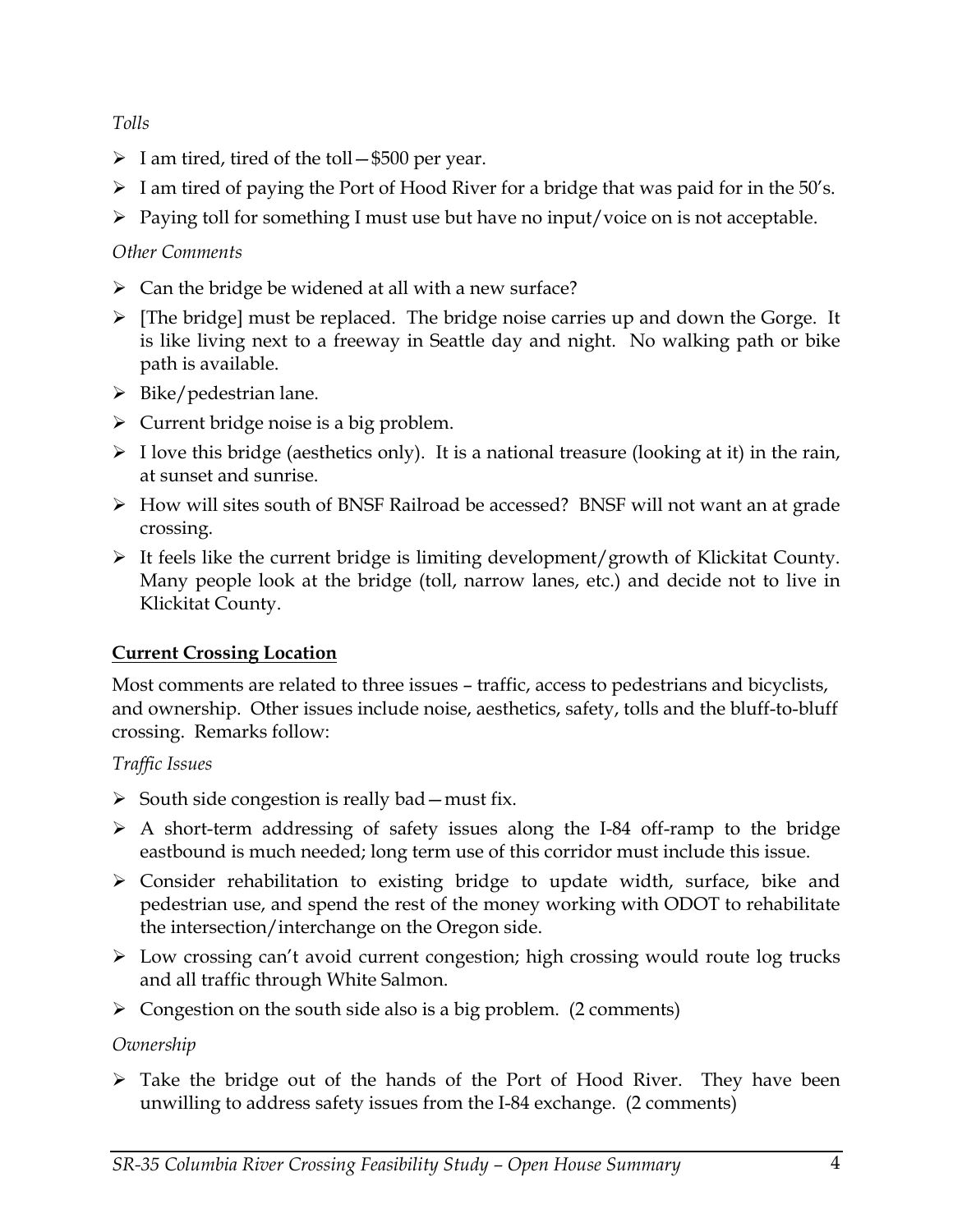- No more Port of Hood River ownership or toll.
- No Port ownership. Deal with major traffic issues and noise; widen for bikes/walking.
- $\triangleright$  Any new bridge near the old one would ruin its aesthetic and historic value.

#### *Bicycle and Pedestrian Access*

- Consider rehabilitation to existing bridge to update width, surface, bike and pedestrian use, and spend the rest of the money working with ODOT to rehabilitate the intersection/interchange on the Oregon side. (*comment also listed above*)
- $\triangleright$  Prefer one bridge with bike/walking access. No noise. This area is a good alternative.
- $\triangleright$  Bikes widen to allow use by bikes; widen existing bridge safely.

## *Other Comments*

- Bluff-to-bluff corridor creates access problems to both Highway 14 and I-84.
- Don't waste much money looking at bluff-to-bluff—[get a] quick cost estimate and eliminate.
- The Washington side should start near the Visitor's Center and go [to the] current terminus on the Oregon side.
- $\triangleright$  This plan could destroy an older established community.

## **East Corridor**

Most comments are related to location, wetlands and generally positive comments about this option. Remarks follow:

## *Location*

- $\triangleright$  A site even farther east of this proposal seems both more economically feasible and reduces traffic congestion problems of more westerly proposals.
- $\triangleright$  Suggest the bridge be moved east of Bingen wetland/SDS. SR-14 is above the railroad at this point and could land without damage to Bingen CBD [central business district] and could provide access to commercial area.
- Outside urban boundary. Will bridge land on the south or north side of I-84?
- $\triangleright$  Why not farther east by the gravel pit instead of wiping out east Bingen and impacting wetland?
- $\triangleright$  Going through the Port of Bingen is the best plan after replacing existing bridge at existing site.

#### *Positive Comments*

 $\triangleright$  Shortest distance of all alternatives.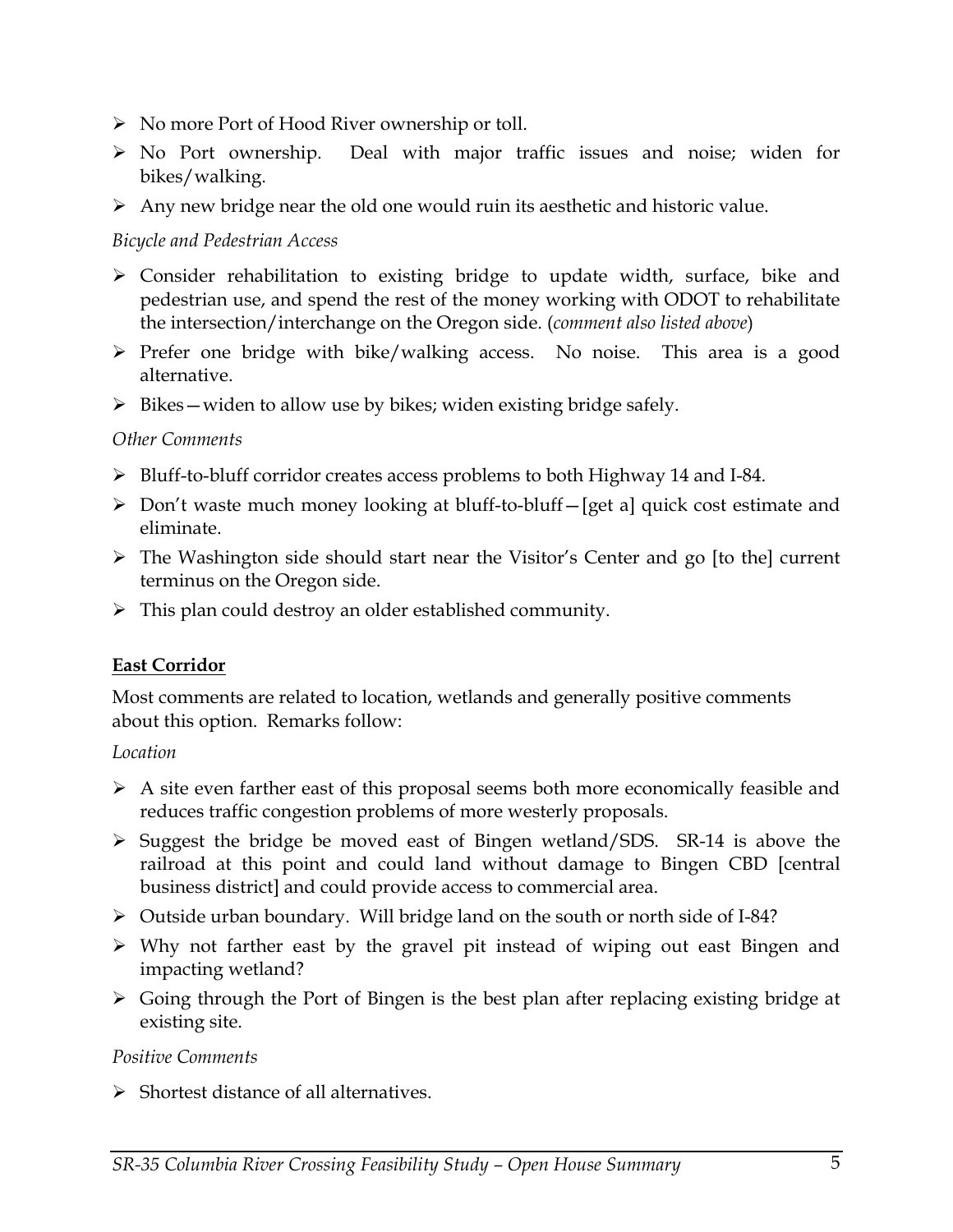- $\triangleright$  This also looks like a good alternative location.
- $\triangleright$  Probably best for Bingen, if done right.
- $\triangleright$  An eastside crossing with a railroad underpass on the north side would benefit north side businesses.
- $\triangleright$  This is a good option if bike/pedestrian lane is included —easily accessible by White Salmon/Bingen residents.

#### *Wetlands*

- $\triangleright$  Wetland very important for migrating birds.
- $\triangleright$  Wetlands would be affected/destroyed.
- $\triangleright$  Wetlands are important.

#### *Other Comments*

- $\triangleright$  Don't want a bridge going through the neighborhood. Not a good option.
- $\triangleright$  I don't think this east side would be too harmful to downtown Hood River. Urban boundary problem.
- $\triangleright$  Washington state DNR and private timber sales log haul to Portland mills.
- Ambulance/emergency access Hood River/White Salmon/Bingen to Portland.
- On the north side: BNSF will not allow at grade crossing. To go over railroad at this point will wipe out most of Bingen CBD [central business district].

## **City Center Corridor**

Most comments are related to possible topography issues on the Washington side of the river, i.e., connection over the steep bluffs there. Other topics cited more than once are distance from White Salmon/Bingen and positive responses related to the location on the Oregon side of the river. Remarks follow:

#### *Topography on Washington Side*

- $\triangleright$  North side connection along Highway 14 is unrealistic. Sheer rock face walls will not allow the area needed for traffic intersections.
- Washington end doesn't seem to connect to anything. Would need a plan for the north end to be considered.
- Connecting off City center interchange looks good. Still, how to connect to SR-14? (*comment also listed below*)
- $\triangleright$  Looks good on south side for fitting in but not into the south side—big bluff cut out or even higher—not into White Salmon. (*comment also listed below*)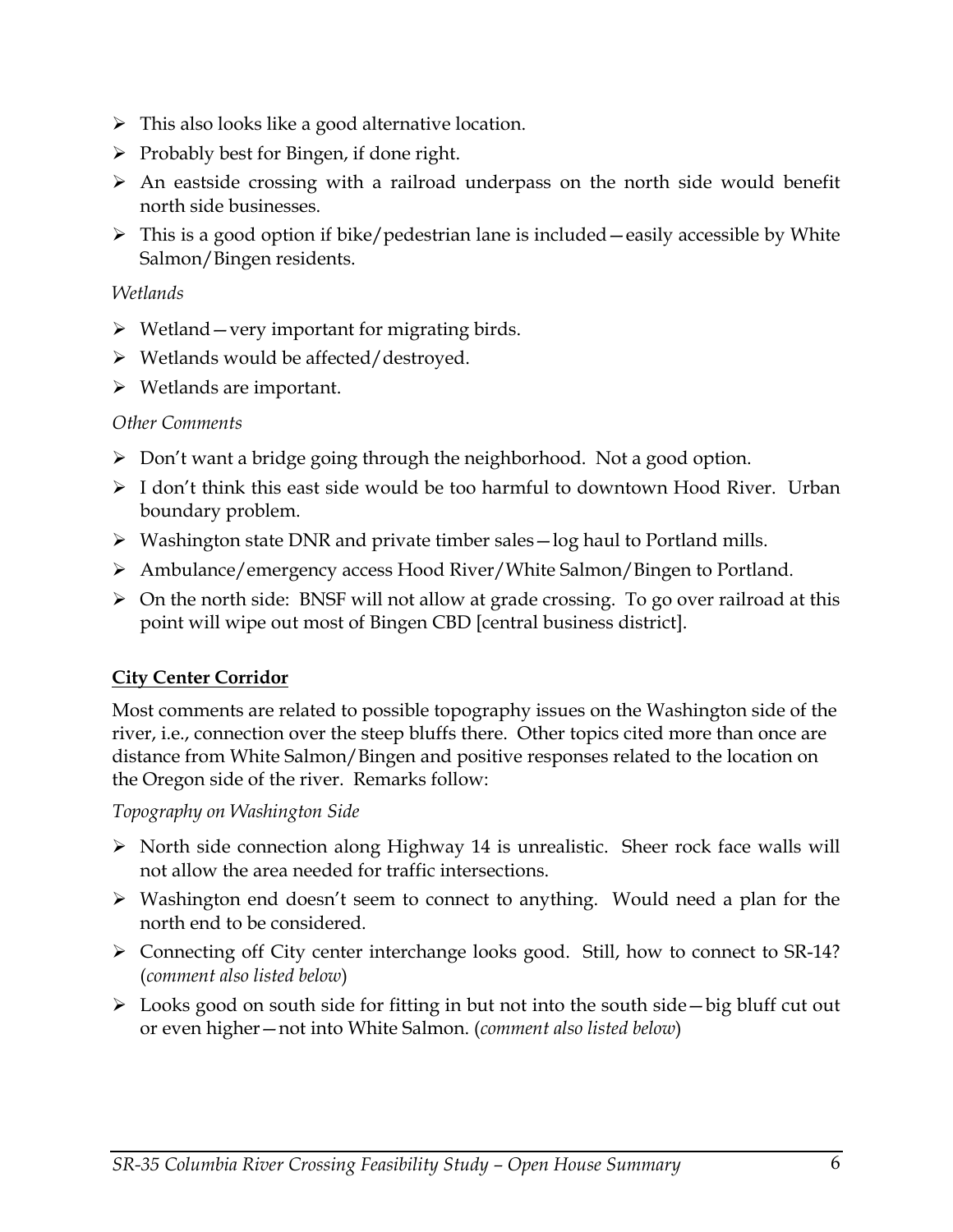#### *Hood River Comments*

- $\triangleright$  Looks good on south side for fitting in but not into the south side—big bluff cut out or even higher—not into White Salmon.
- Looks good on Hood River side, but most likely not practical on Washington side because of steep cliffs.
- $\triangleright$  This looks like a good location.
- Connecting off City center interchange looks good. Still, how to connect to SR-14?
- Great access to Hood River—avoids "short weaving distance". Would need a ramp connecting to Highway 35.

## *Distance to White Salmon/Bingen*

- $\triangleright$  Seems too far from White Salmon/Bingen-especially if bridge is accessible by bikes/pedestrians.
- Too far from White Salmon/Bingen.

# *Other Comments*

- This option and west crossing would allow use of ex-SR-14 Park & Ride.
- Would SR-14 be widened from site to Dock Grade Road as a part of this option?

# **West Corridor**

Most the comments are related to connections to SR-14 and Highway 35, potential impacts on the hatchery and windsurfing area, and the distance to White Salmon and Bingen. Remarks follow:

## *Connections to Highways*

- $\triangleright$  Would eliminate potential recreational site on the north side—makes all SR-35 traffic use I-84.
- ▶ How will SR-35 connect to I-84? Interchange?
- $\triangleright$  Too far to detour traffic from SR-14 to SR-35.
- Too far from Highway 35; Highway 14 unsafe for biking/walking to White Salmon/Bingen.
- Would SR-14 be improved from Alt SR-141 to Bridgemart as a part of this option?

# *Impacts on Hatchery and Windsurfing*

- $\triangleright$  Hatchery: Lewis & Clark Bicentennial site (probable) and any new commemorative construction would be affected.
- $\triangleright$  Bridge ending at hatchery would be devastating to tourism—eliminate one of the best local windsurfing spots—would need to provide access elsewhere. Tunnels to west.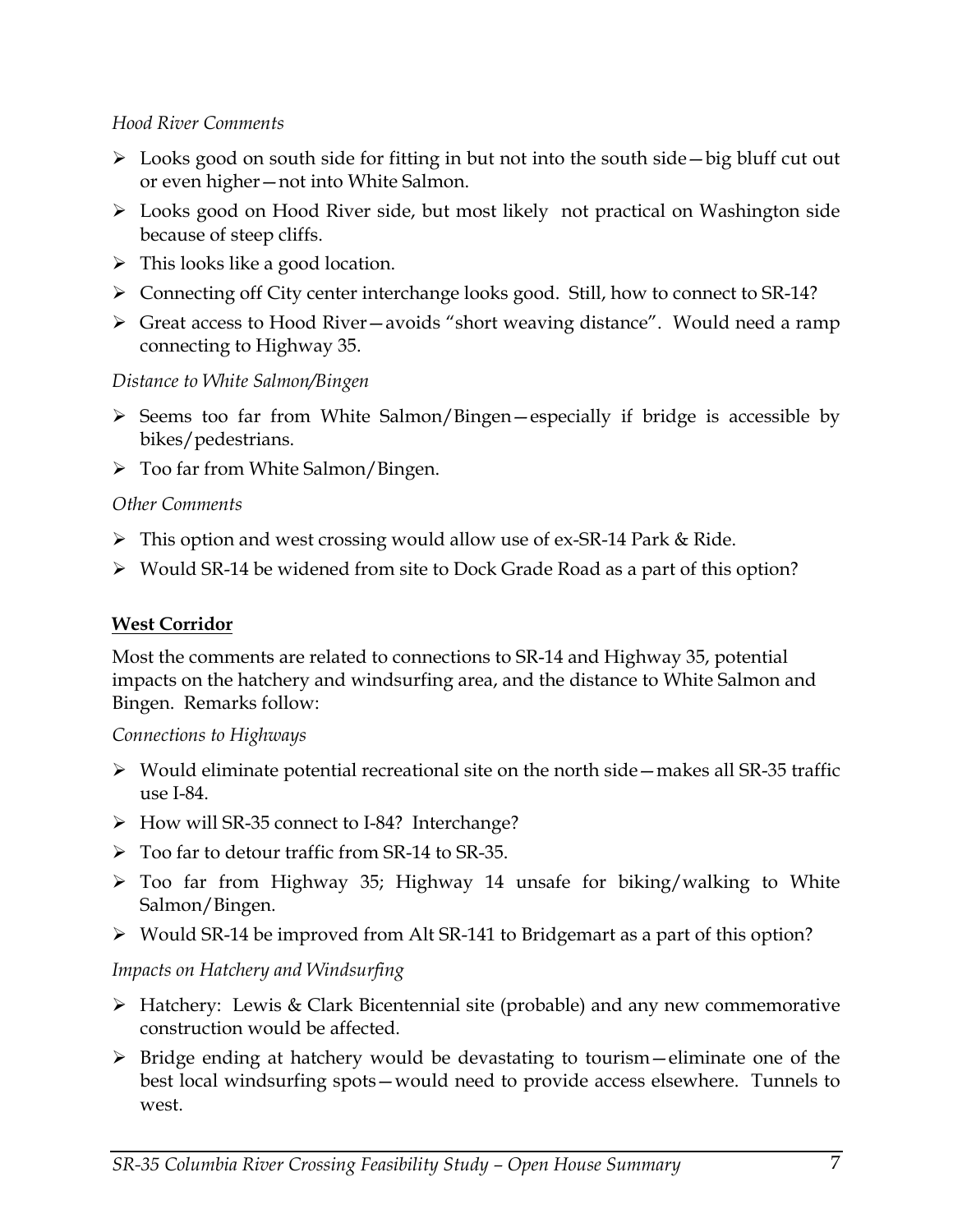- $\triangleright$  Ruin premier windsurfing site; would adversely affect hatchery.
- $\triangleright$  A site west of hatchery would destroy wind flow for windsurfing at one of the best sailing sites (and most popular) in the world.

## *Distance to White Salmon/Bingen*

- $\triangleright$  Seems too far from White Salmon/Bingen—especially if bike/pedestrian access is built into bridge.
- To far away from town. Doesn't make a walk/bike path as useful compared to being close in to town.

*Other comments* 

- Basically, I don't like to see bridge moved here and subsequent getting to downtown Hood River business (go west).
- $\triangleright$  Interference with Columbia Gorge Hotel? Height of bluff very intrusive.
- $\triangleright$  How about our view?

# **PRESENTATIONS**

At two points during the open house, Dale Robins of the Southwest Washington Regional Transportation Council (RTC) and Chuck Green of Parsons Brinckerhoff provided participants with a brief summary of the project and an opportunity to ask questions or make comments. The Hood River Bridge was built in 1924. While improvements were made to the lift span and other components in 1938, the basic structure has changed little since the bridge was constructed. During the past 75 years, the type and number of vehicles crossing the bridge has changed significantly. Consequently, the bridge is deficient in its ability to meet current and future needs.

In 1997, in response to the desires of local residents, the Washington State Legislature designated the SR-35 corridor as a future route across the Columbia River. The corridor is not limited to the existing bridge or a specific type of structure. Due in part to efforts of local residents and elected officials, a grant to study the feasibility of the corridor was authorized as part of the Transportation Equity Act of the 21<sup>st</sup> Century (TEA-21). In 1999, RTC and the State Departments of Transportation for Oregon and Washington formed a Management Team and conducted the first (scoping) phase of the feasibility study. In doing so, they asked residents basic questions: 1) Is there a need for a feasibility study? and 2) What should be considered in the study?

This first phase resulted in the scope of work for the feasibility study currently underway, including the tiered approach and a preliminary list of issues and alternatives to be considered. The objective of the study is to identify short and longterm solutions for the corridor and a financing plan to implement them. Issues of particular concern that have been identified include safety concerns, tolls, access to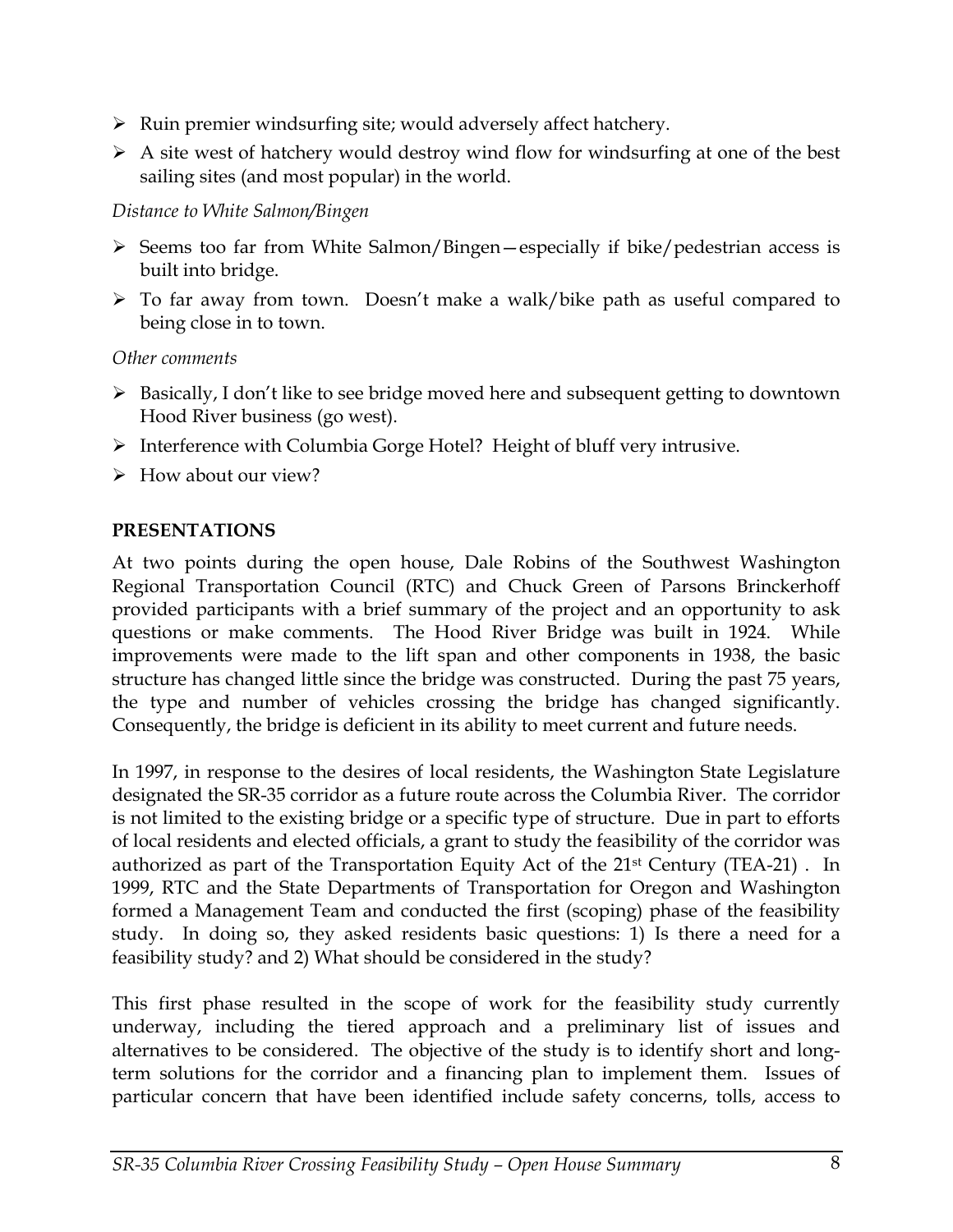bicycles and pedestrians, navigation impacts, environmental issues, economic impacts, and the location of a potential new or improved crossing.

A consulting team is assisting the Management Team in identifying and evaluating technical issues. At the outset, a wide range of possible alternatives will be identified in Tier 1 of the study. In Tier 2, these options will be narrowed to a short list of more promising alternatives and evaluated in greater detail. In Tier 3, a single preferred long-term alternative, as well as short-term strategies to address identified issues and a financing plan will be developed. At the conclusion of each Tier, the Management Team will decide whether to continue with the study or determine that a new or improved crossing is not feasible. Because federal funds are being used to pay for the project, it must comply with regulations specified in the National Environmental Policy Act and an Environmental Assessment or Environmental Impact Statement will be produced. The study also must address requirements of the Columbia Gorge National Scenic Act, as well as other federal, state and local laws and regulations.

The public will have a variety of opportunities to obtain information and comment on the study, including public meetings and other events, participation on advisory committees, newsletters, news releases, a web site and youth programs.

A summary of discussion during and after the presentations follows.

*Question* How long will each tier last?

- *Answer* Tier 1 will be finished in early spring, 2001 with a reality check of the preliminary options identified. Tier 2 will take the longest time, stretching into spring, 2002 for analysis of the alternatives, ending with a short list of long term options and possible short term solutions. Tier 3 will be done by the end of 2002, resulting in preferred long term and short alternatives, as well as a plan for financing and implementation.
- *Question* What is the life expectancy of the bridge?
- *Answer* We are investigating that as part of Tier 1 and hope to have an answer within the next several months.
- *Comment* You should really push the Web site address for this project. I heard about this through the White Salmon newspaper. I suggest a link with the Gorge.net web site.
- *Comment* I suggest you hand out flyers to people crossing the bridge.
- *Answer* We have discussed that with the Port and will continue to investigate it.
- *Question* Are there any safety guidelines that the bridge currently is not meeting?
- *Answer* The lanes are narrower than suggested widths, though they may not be in violation of a specific requirement. There are no bike or pedestrian lanes. Bridge inspection is being conducted this week and should provide more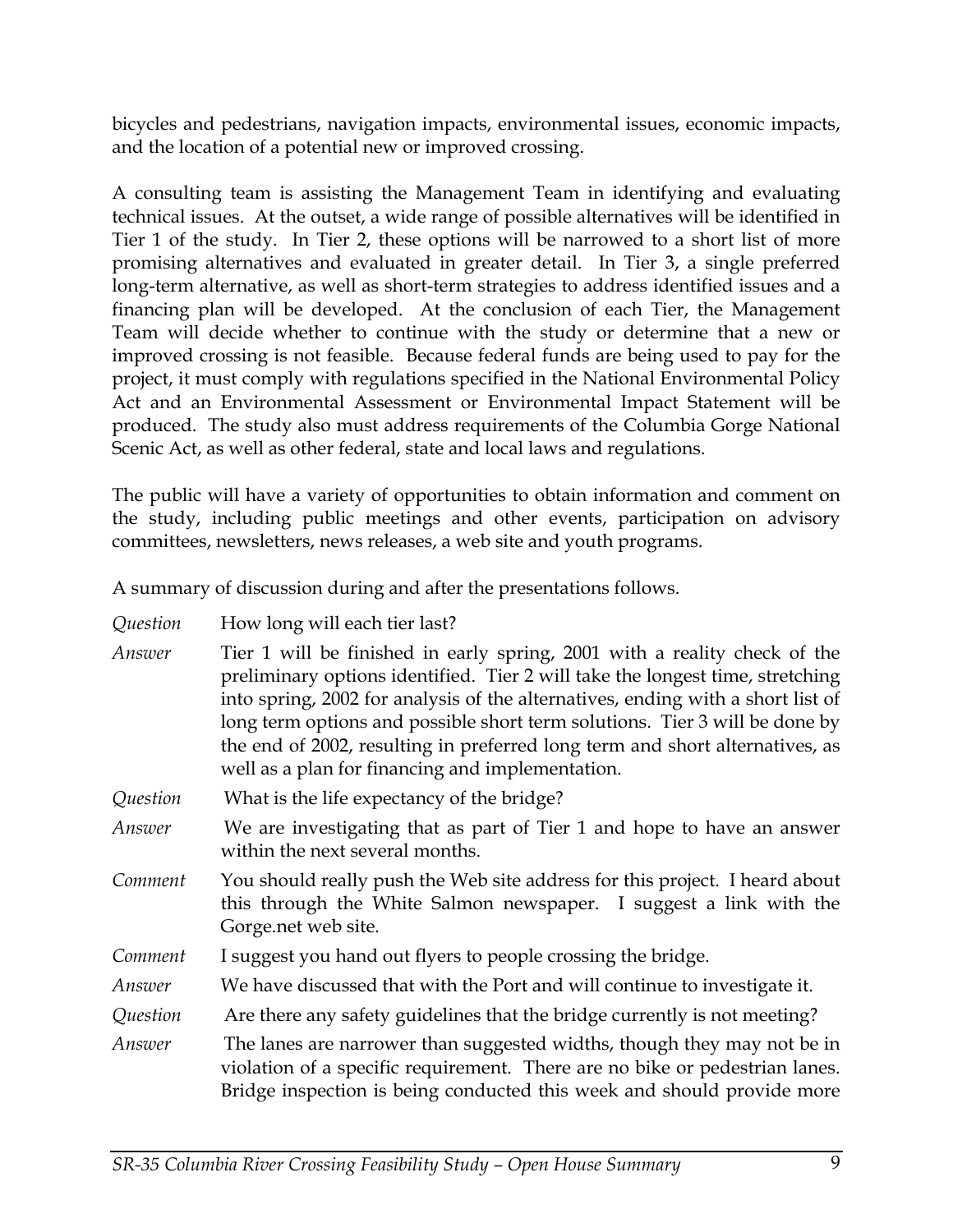|          | The bridge does have deficiencies due to the time of<br>information.<br>construction (1924). However there is a low reported rate of accidents on<br>the bridge.                                                                                                                                                                                                               |
|----------|--------------------------------------------------------------------------------------------------------------------------------------------------------------------------------------------------------------------------------------------------------------------------------------------------------------------------------------------------------------------------------|
| Question | Have you identified future or current capacity requirements?                                                                                                                                                                                                                                                                                                                   |
| Answer   | We are working on that analysis. Most traffic turning operations at<br>adjacent or connecting intersections are at acceptable levels. The I-84<br>interchange may not be operating at an acceptable level. We still need to<br>assess the long term situation.                                                                                                                 |
| Question | Have you identified any state or federal violations for the existing bridge?                                                                                                                                                                                                                                                                                                   |
| Answer   | Not at this time. It is considered to be a privately owned facility and is not<br>held to some state and federal requirements. We will assess this as part of<br>our study.                                                                                                                                                                                                    |
| Comment  | There are significant traffic back-ups on the Oregon side. Would state or<br>federal agencies get involved to address this.                                                                                                                                                                                                                                                    |
| Comment  | There could be liability issues for the Port of Hood River. There are many<br>back-ups at the interchange. It is fortunate there have been no serious<br>accidents. It is a serious safety issue. Safety issues associated with the<br>backup on the interstate near the interchange for the bridge could be<br>addressed with a police warning a mile or two before the exit. |
| Answer   | It is important to identify short term remedies and lobby for their<br>implementation.                                                                                                                                                                                                                                                                                         |
| Question | Will you evaluate financing options early in the project?                                                                                                                                                                                                                                                                                                                      |
| Answer   | We will identify potential funding sources and their general practicality<br>early. We also will look at restrictions on specific funding sources. Later<br>Evaluating in the process, we will evaluate costs and funding strategies in<br>more detail.                                                                                                                        |
| Question | What agency makes the final decision about a preferred alternative? Who<br>drafts the Draft Environmental Impact Statement (DEIS)?                                                                                                                                                                                                                                             |
| Answer   | Ultimately we must decide which state will take the lead, then it is likely<br>to be that state's department of transportation or the Federal Highway<br>Administration (FHWA).                                                                                                                                                                                                |
| Question | I am concerned about the location of the potential touch-down point of the<br>high crossing alternative. The location appears to be right next to or on<br>top of my house. Will you be addressing impacts of alternatives on<br>existing neighborhoods?                                                                                                                       |
| Answer   | We will identify and assess those types of impacts to determine if they are<br>acceptable to the community. It is too early to say at this point how that<br>assessment will affect the general evaluation or selection of a preferred<br>alternative.                                                                                                                         |